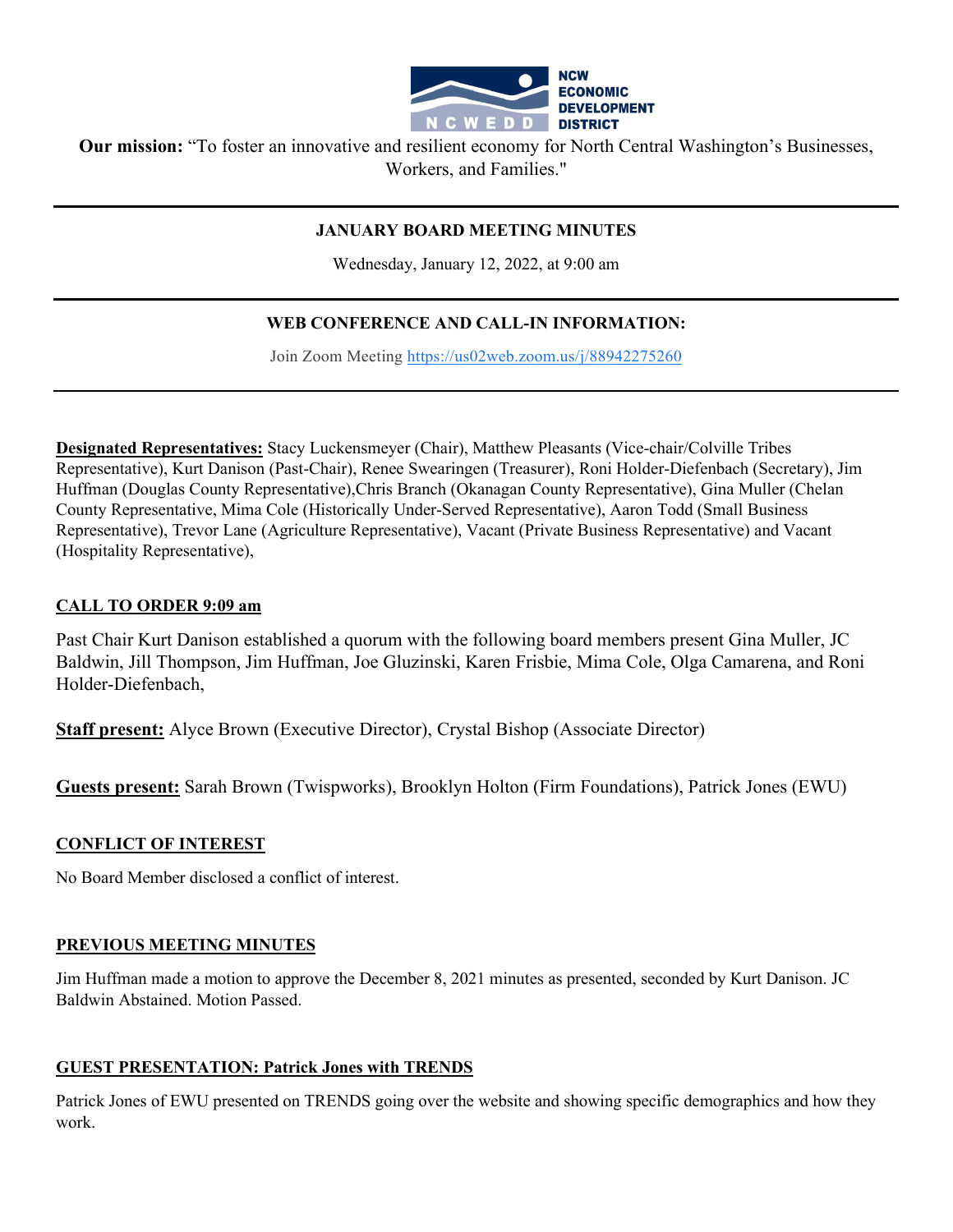#### **TREASURER REPORT**

The board received the P&L, balance sheet, and year to date report. Alyce Brown let the board know that we will be moving out of accountants copy. There was no other discussion.

Chris Branch made motion to accept the P&L, balance sheet, and year to date report as presented. Seconded by Gina Muller. JC Baldwin Abstained. Motion Passed.

## **ACTION ITEMS**

- 1. **Motion 22-1-01: Gina Muller as Chelan County Representative:** Jim Huffman made a motion to Approve Gina Muller's request to be the Chelan County Representative. Seconded by Kurt Danison. Motion Passed Unanimously.
- 2. **Motion 22-1-02: Olga Camarena's Board Application:** Chris Branch made a motion to Approve Olga Camarena's Board Application. Seconded by Mima Cole. Motion Passed Unanimously.
- 3. **Motion 22-1-03: Whistleblower Policy:** Chris Branch made a motion to Approve Whistleblower Policy as presented. Seconded by Craig Larsen. Motion Passed Unanimously.
- 4. **Motion 22-1-04: Procurement Policies and Procedures:** Kurt Danison made a motion to Approve Procurement Policies and Procedures as presented. Seconded by Gina Muller. Motion Passed Unanimously.
- 5. **Motion 22-1-05: 2022 Paid Memberships:** Gina Muller made a motion to Approve 2022 paid memberships as recommended by the finance committee. Seconded by Jim Huffman. Motion passed unanimously.
- 6. **Motion 22-1-06: Membership Structure for Chambers of Commerce and Downtown Associations**: Craig Larsen made a motion to Approve Membership structure for Chambers of Commerce and Downtown Associations as recommended by the finance committee. Seconded by Chris Branch. Motion passed unanimously.
- **7. Motion 22-1-07:** Craig Larsen made a motion to allow Alyce Brown to pursue IEDC certification up to \$6400. Seconded by Chris Branch. Motion Passed Unanimously.

## **DISCUSSION of ACTION ITEMS**

- 1. **Gina Mueller as Chelan County Representative:** No Discussion.
- 2. **Olga Camarena's Board Application:** No Discussion.
- 3. **Whistleblower Policy:** There was discussion on the "Whistleblower" was misspelled.
- 4. **Procurement Policies and Procedures:** No Discussion.
- 5. **2022 Paid Memberships:** Alyce Brown let the board know that the finance committee was recommending that the organization approve becoming members of the Tech Alliance for \$150 and WEDA for \$400.
- **6. Membership Structure for Chambers of Commerce and Downtown Associations**: Alyce Brown let the board know that the finance committee recommended that the organization offer chambers and commerce and downtown associations within the region free memberships. There was no other discussion.
- **7. IEDC Training for Alyce Brown:** Alyce Brown requested that the board let her to continue IEDC training opportunity to get her EDP Certification costing \$2955. This requires her to also go to the annual conference in the fall to take the examination to complete the training. She is estimating a total of \$6455.

## **EXECUTIVE DIRECTOR UPDATE**

1. Tourism Summit: Alyce Brown let the board know that the 2022 Tourism Summit will be an online event through Skeeterbuggins productions on February 10 in conjunction with the Tri County economic development district, TREAD, and Columbia Breaks. This year will be done by donation. All donations that are received will be passed onto the young warriors project. Dan Nanamkin will be doing the land acknowledgement. There will not be any SWAG sent out for the event like in previous years—instead